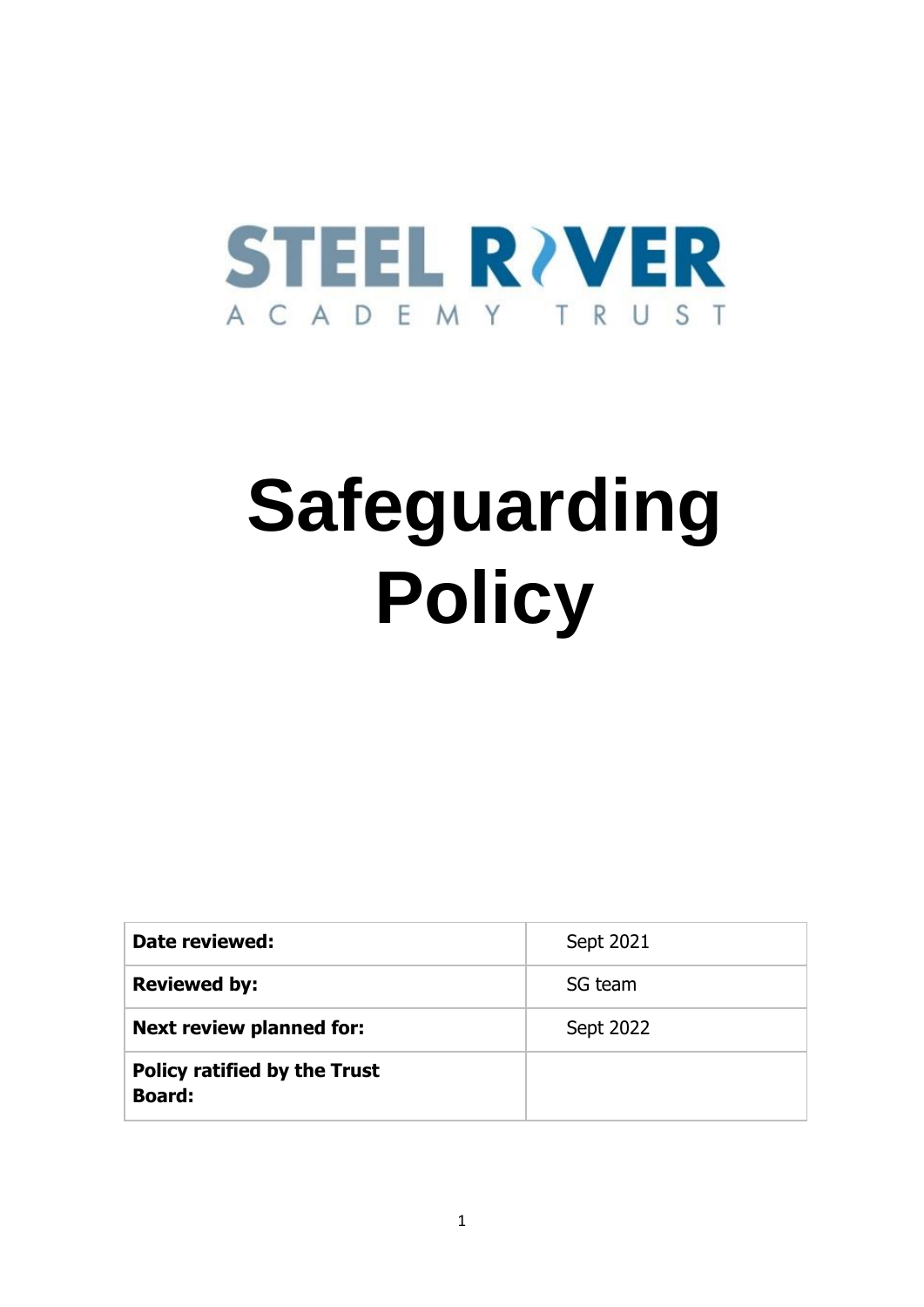## **Safeguarding Policy**

Safeguarding and promoting the welfare of children and young people is a statutory responsibility for all staff and therefore is everyone's business. However, safeguarding is much broader than child protection and encompasses all elements of the protection and welfare of children and young people in every circumstance during the school day and beyond.

This policy demonstrates that safeguarding is made up of five main components known as the bubbles of safeguarding (PG:Safeguarding First Ltd) and each area is explored in depth including direction to the rest of the suite of policies that make up the safeguarding requirements. It is essential that both parents and staff are aware of the policies that underpin all aspects of safeguarding inclusive of the Child Protection Policy.

Governors have a responsibility to ensure that the arrangements for safeguarding across the five bubbles of safeguarding are secure and robust and that any shortfall is rectified. They need to have awareness and understanding of all of the policies that underpin safeguarding.



At the centre of the five bubbles, is the overarching responsibilities to safeguarding that are clearly set out in legislation. Irrespective of the type of education provision, the Education Act 2002 (section 175 (maintained schools), the Education (Independent School Standards) Regulation 2014 (including Academies/Free Schools) and the Education Non Maintained Special Schools (England) Regulation 2015 and the Education and Training (Welfare of Children) Act 2021 set out the standards for safeguarding for all settings which schools have a statutory duty to ensure that they meet.

Further information which directs all staff in schools, Governors and Designated Safeguarding Leads (DSL's) around their roles and responsibilities in safeguarding in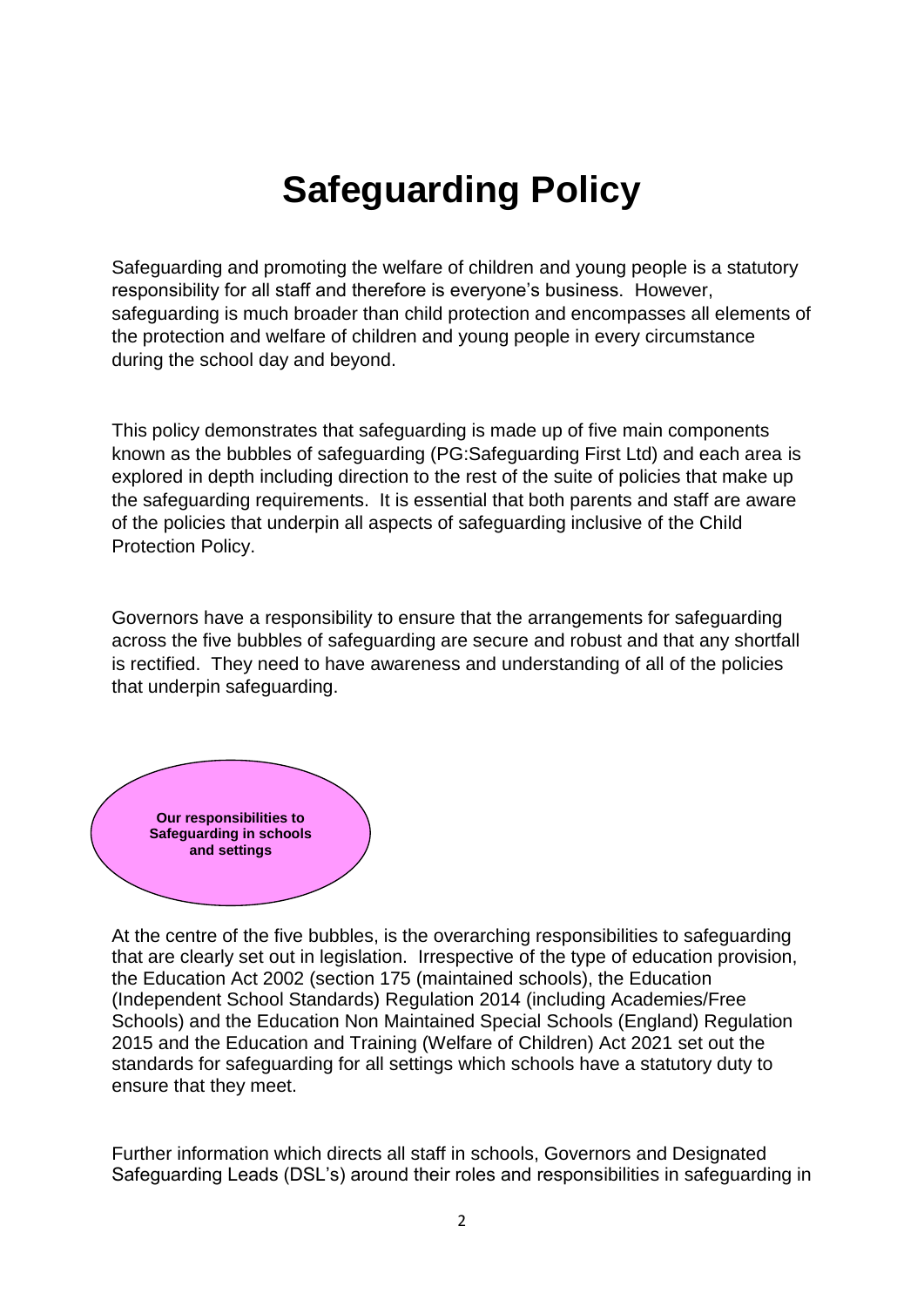schools is stated within Keeping Children Safe in Education 2021. This is inclusive of the statutory duties regarding the PREVENT strategy (1<sup>st</sup> July 2015) to have due regard to prevent young people from being drawn into terrorism and the statutory duty to report all cases of Female Genital Mutilation (31st October 2015).

Local safeguarding expectations are set out from the Local Safeguarding Children Partnership through self -completion of the Section 11 tool on an annual basis. The Section 11 tool sets out all of the standards of safeguarding expected from all partner agencies in co-operation with the Local Safeguarding Children Partnership. Many schools and settings will have individual processes of self-assessment for safeguarding including through Safeguarding First (self-assessment tool and/or termly action plan).

The Governing Body is responsible for ensuring that this legislation and government guidance is adhered to by the Headteacher and senior leaders and that all of the necessary safeguarding policies are in place within the school/setting and are ratified in accordance with the school/setting policy schedule. Governors have responsibility for ensuring that senior leaders are held to account for all aspects of safeguarding and most importantly that all legislation, guidance and policies work effectively in practice by the whole workforce.

In a Multi Academy Trust it is the Directors or Trust Chair that holds the CEO to account for the safeguarding arrangements across the whole Trust. Clear direction, can be provided through an overarching policy for the trust (such as this policy). However, the Trust must ensure that individual schools' have their own policies (particularly Child Protection) where local arrangements may be different or a school's own arrangements are unique. Within that policy, clear arrangements must be shared around any additional leadership and support that will be provided in circumstances of need. This may include; Cover arrangements for when the DSL and Deputies may not be available in a school and clarity over Whistleblowing and allegation management/complaint should the head teacher or principal be the subject.

For further reference please see:

**Children Act, 1989**

**Education Act 2002 (section 175 (maintained schools)**

**Education (Independent School Standards) Regulation 2014 (including Academies/Free Schools)**

**Education Non Maintained Special Schools (England) Regulation 2015**

**Education and Training (Welfare of Children) Act 2021**

**Keeping Children Safe in Education 2021**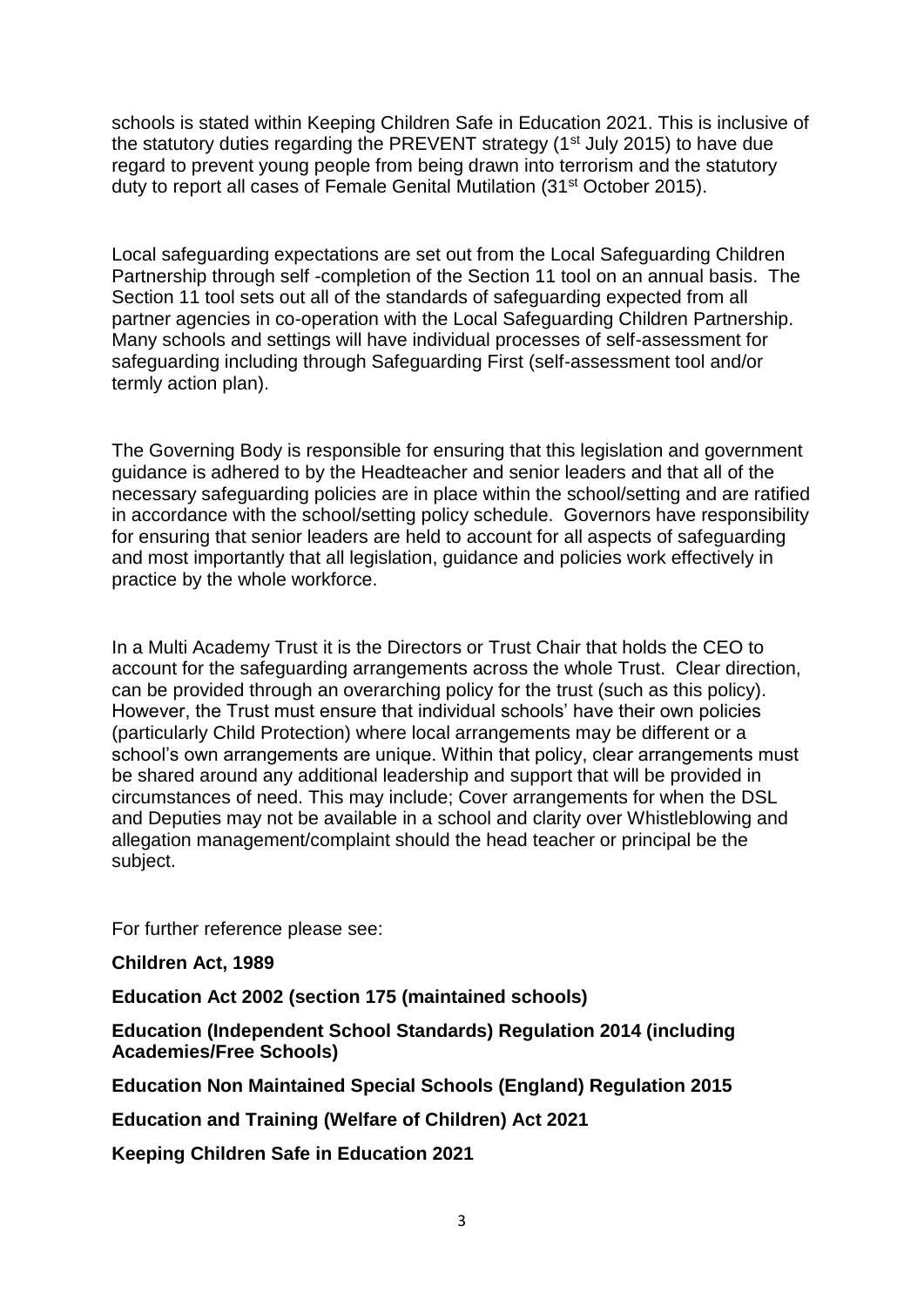**Safeguarding Partners Section 11 Tool OFSTED School Inspection Handbook, 2021 Safeguarding First Self- Assessment Tool Safeguarding First Action Plan Working Together to Safeguard Children 2018 Data Protection Act 2018 & NDPR 2018** 



At the core of safeguarding is the role and responsibility staff have in the protection of all children and young people in relation to any level of vulnerability. Any young person or family may be experiencing vulnerability and it is essential that all staff are fully aware of the need to recognise vulnerability as early as possible in order to gain the appropriate level of intervention necessary to support the situation.

In particular initial signs of concern may be in relation to changes in behaviour, or attendance or around a young person's special educational need or medical need. Many young people may be vulnerable due to changes in family circumstances, separation, divorce or death. For some young people they may be experiencing bullying inclusive of cyber bullying, prejudiced-based and discriminatory bullying and therefore rigorous policy and practice is expected in this area in particular regarding concerns about supervision online, grooming, sexual exploitation and radicalisation.

There will be times when early intervention is not an appropriate option, in particular when there is clear evidence that a young person is at risk of or likely to suffer **significant harm.** Under these circumstances immediate support and intervention is required which is clearly directed under each school's **Child Protection Policy.** The Child Protection Policy covers all aspects of child abuse and neglect inclusive of issues regarding harassment, bullying, victimisation, sexual violence and sexual harassment, upskirting criminal and sexual exploitation including county lines and serious violent crime, preventing radicalisation (extremism, radicalisation and terrorism) and issues such as honour based abuse, female genital mutilation and forced marriage. All staff should also be aware that mental health problems can, in some cases, be an indicator that a child has suffered or is at risk of suffering abuse, neglect or exploitation. The expectation of all staff is that any concerns relating to significant harm are reported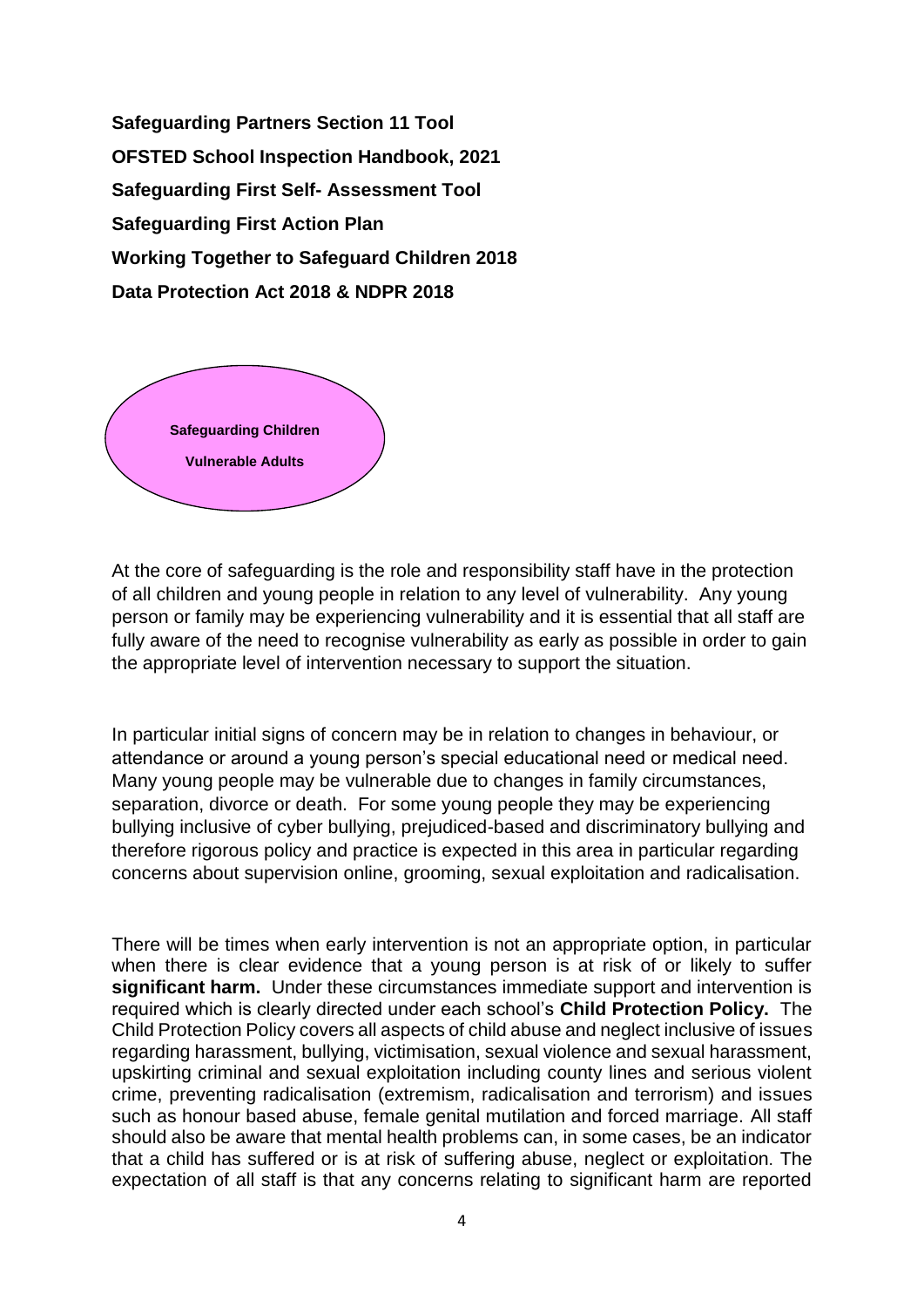immediately to the Designated Safeguarding Lead and only in the event the DSL cannot be contacted, or the member of staff remains concerned about the decision made, should they directly contact the appropriate services, e.g. Children's Social Care or the police. The Child Protection Policy clearly directs staff that **safeguarding is everyone's responsibility.**

Governors have a responsibility to ensure that the Headteacher and Senior Leaders have the appropriate policy and practices in place and should do so through appropriate challenge and rigour. In particular, focussing on the improved outcomes for children and young people who are vulnerable to ensure that policy and practice works effectively in the protection of children and young people and that the mental health and well-being of all pupils is a priority.

Under this bubble of safeguarding the following suite of policies are required to demonstrate statutory responsibilities:

## **Child Protection Policy**

**Mental Health and Well-Being Policy (to be completed Autumn term) Attendance Policy LAC Policy SEND Policy Behaviour & Discipline - Use of Reasonable Force Anti-bullying and Cyber Bullying Policy Administration of Medication Policy Information and Communication Policy Digital Imagery Policy Arrivals and Departures Policy EVC Policy Behaviour Management Policy Missing from Education Policy**

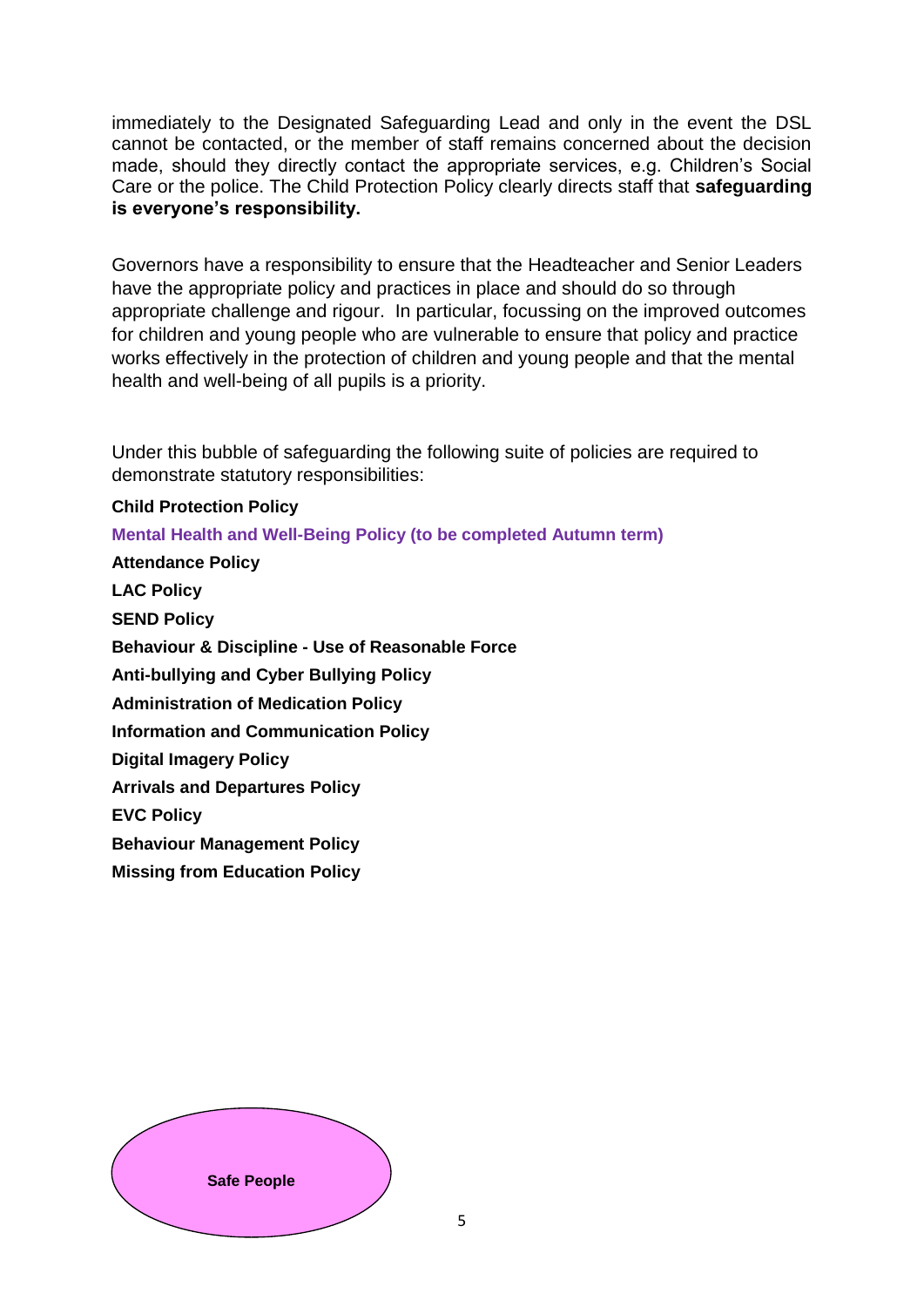All staff have a responsibility to ensure that both their own conduct and that of others is safe. Although all staff may not have particular responsibilities around recruitment, they do have a responsibility to ensure that the conduct of themselves and others does not put young people at risk and if it does this needs to be reported immediately to the Headteacher (or Chair of Governors if it is regarding the Headteacher) through the Whistleblowing Policy.

All schools and settings have clear Staff Behaviour /Code of Conduct inclusive of 'Low Level' Concern Policies which set out the expectations of all staff irrespective of their position e.g. staff, student, volunteer or contractor. Staff are expected to operate within this staff Behaviour /Code of Conduct inclusive of 'Low level' Concern Policy both during and outside of school inclusive of the use of social media. In the event that the reputation of an individual or that of the school is brought into disrepute because of an individual's conduct this would be a disciplinary matter managed through the Allegation Management Policy, Whistleblowing Policy and Staff Behaviour (Code of Conduct) inclusive of 'Low Level' Concern Policy

The expectations of all staff on site will be shared both during the recruitment and selection process and through a thorough induction which should occur prior to commencing the job role and also for those members of staff who have been on long term absence on their return to work. The recruitment details of all staff working on site are held securely via the Single Central Record.

Governors have a responsibility to ensure that all staff members are recruited appropriately with necessary pre-employment checks undertaken. They also hold responsibility for ensuring that all staff adhere to the Safe Behaviour/Code of Conduct inclusive of 'Low level' Concern Policy and Whistleblowing Procedures and that the Headteacher takes appropriate action when dealing with allegations.

Under this bubble of safeguarding the following suite of policies and documents are required to demonstrate statutory responsibilities:

**Safer Recruitment and Selection Policy Single Central Record Induction Policy Staff Behaviour/Code of Conduct inclusive of 'Low Level' Concern Policy**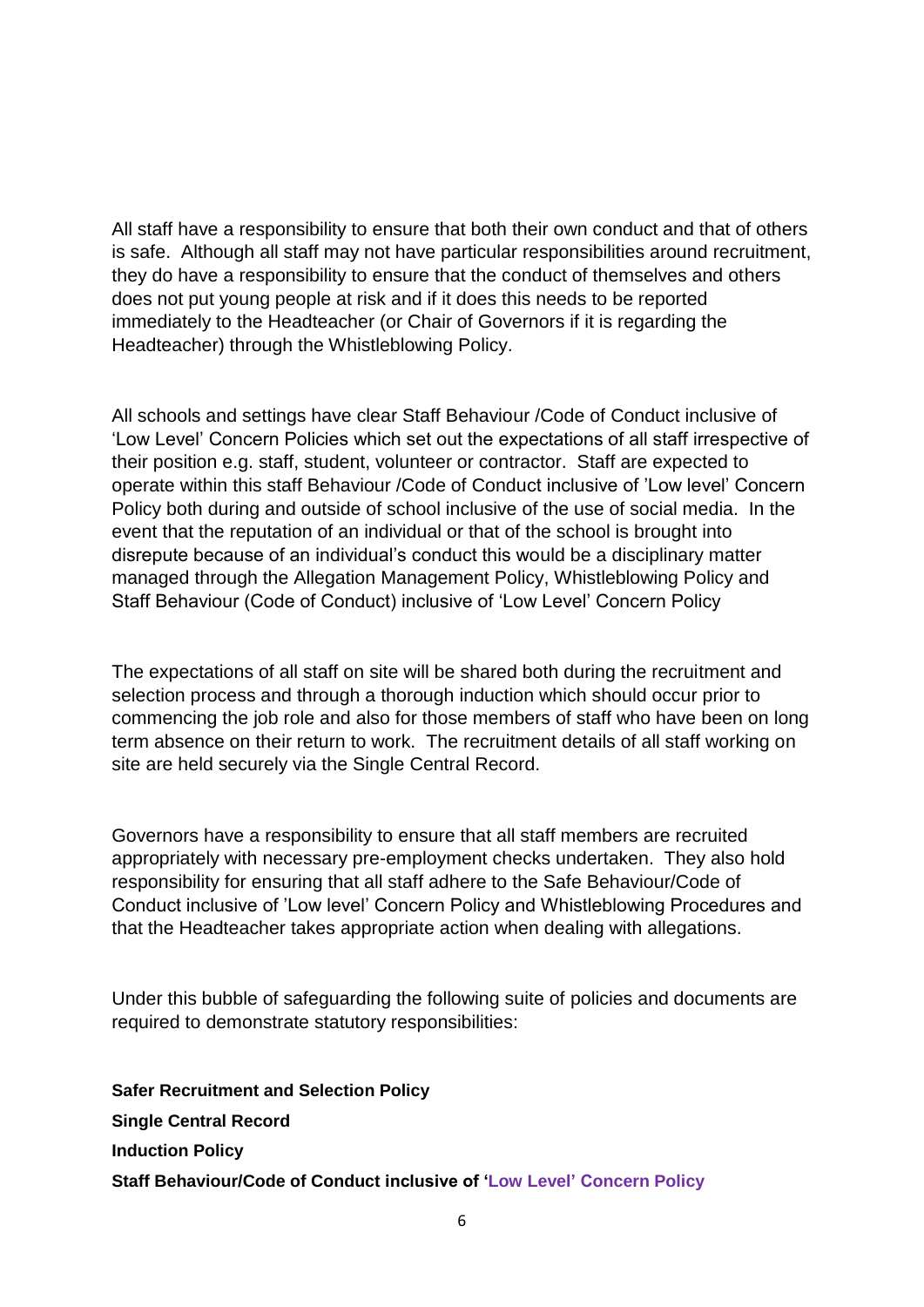**Whistle Blowing Policy/Confidential Reporting Policy Allegation Management Policy Information Sharing Policy** 



Under the Safe Premises and Places bubble the responsibilities in safeguarding are about the sites that young people are educated on. This includes both the school/setting but also any places where young people are taken to be educated offsite or for residential trips or visits. All staff are accountable for ensuring that wherever young people are, they are safe. This means that they are responsible for not only ensuring that classroom and working areas are safe but also that shared areas e.g. hall, outdoor area, reception area are safe also and responsibly report any issues or concerns.

Any trips and visits must be appropriately risk assessed but staff must be aware to adapt and change plans in the event that risks occur that have not been planned for e.g. bus breaks down, venue is inappropriate.

All staff must operate within the health and safety regulations of the school or setting including fire regulations, building regulations and procedures for legionella/asbestos. The Headteacher and the Key Holders for the site are responsible for the letting or transfer of control to other agencies for use of the premises.

Governors are responsible for ensuring that all of the appropriate and necessary health and safety checks are in place to ensure both staff and young people are safe and secure both on and off site. They may also be part of the quality assurance audits in many of these areas.

Governors are responsible to ensure that where school or college premises are rented or hired to organisations or individuals that appropriate arrangements are in place to keep children safe.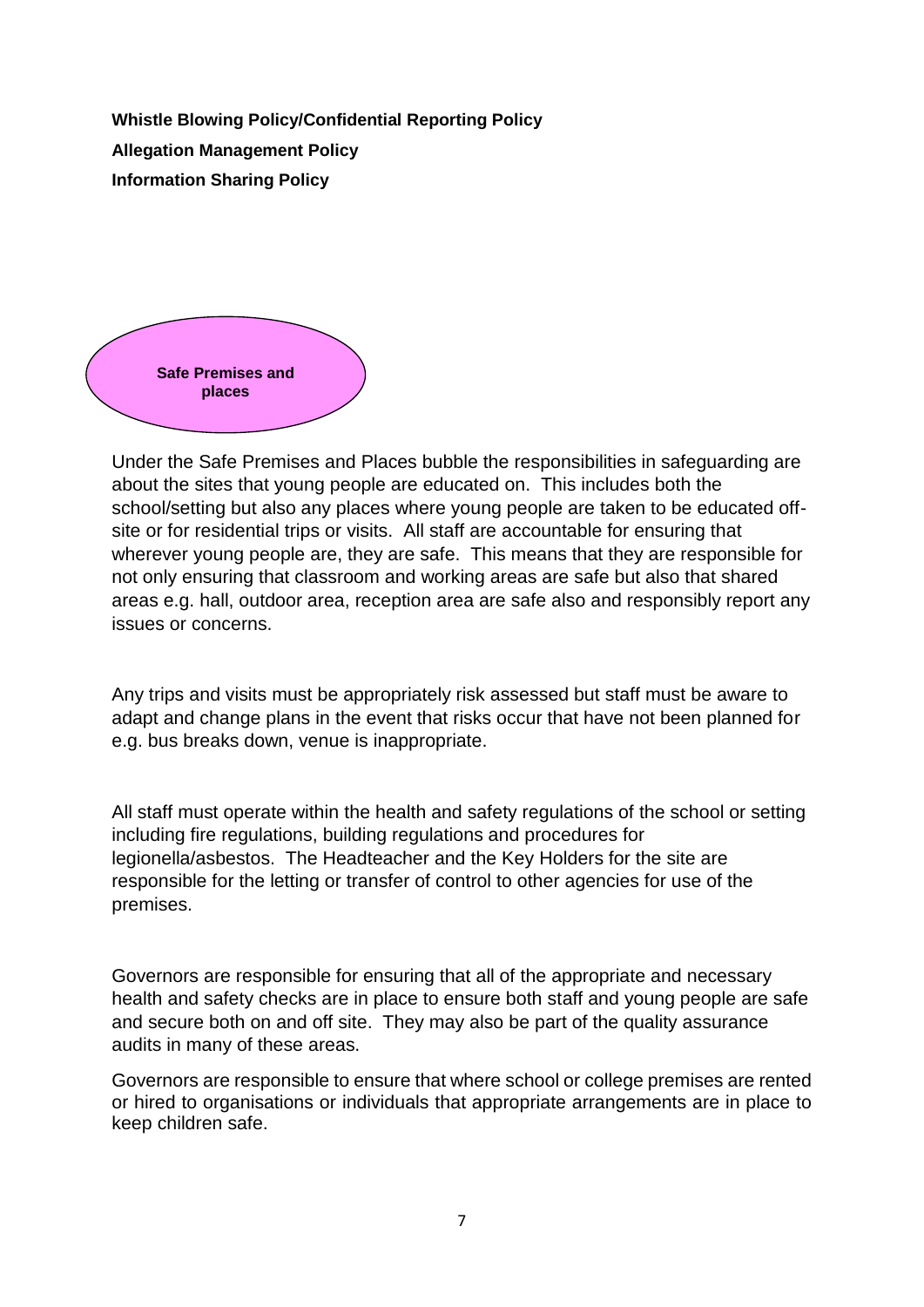Under this bubble of safeguarding the following suite of policies are required to demonstrate statutory responsibilities:

**Health and Safety Policy Asbestos Procedures Legionella Procedures Fire safety Procedures PEEPs Key Holding Policy Work Experience/Additional Learning Environment Policy Transfers of Control Agreements/Lettings Policies** 



Safe children responsibilities in safeguarding relates to the current curriculum provided by the school/setting and encompasses all aspects of the safety and wellbeing of young people. It is important that through a wide ranging curriculum including PHSE and SMSC (Spiritual, Moral, Social and Cultural), Relationship/Relationship and Sex Education, and Health Education that young people are given the opportunity to learn about diversity including, faith, democracy, the law and values.

Through such a curriculum they are given opportunities to explore their understanding of life and their own experiences for example around issues such as healthy/positive relationships, family life or making safe decisions. It is sometimes not until these discussions where young people will be given an opportunity to consider the world around them where they may disclose they are at risk of harm. The curriculum is there to support young people in having these healthy discussions in order to help them to manage current and future risks e.g. attending parties or engaging in online behaviours and develop resilience and an ability to manage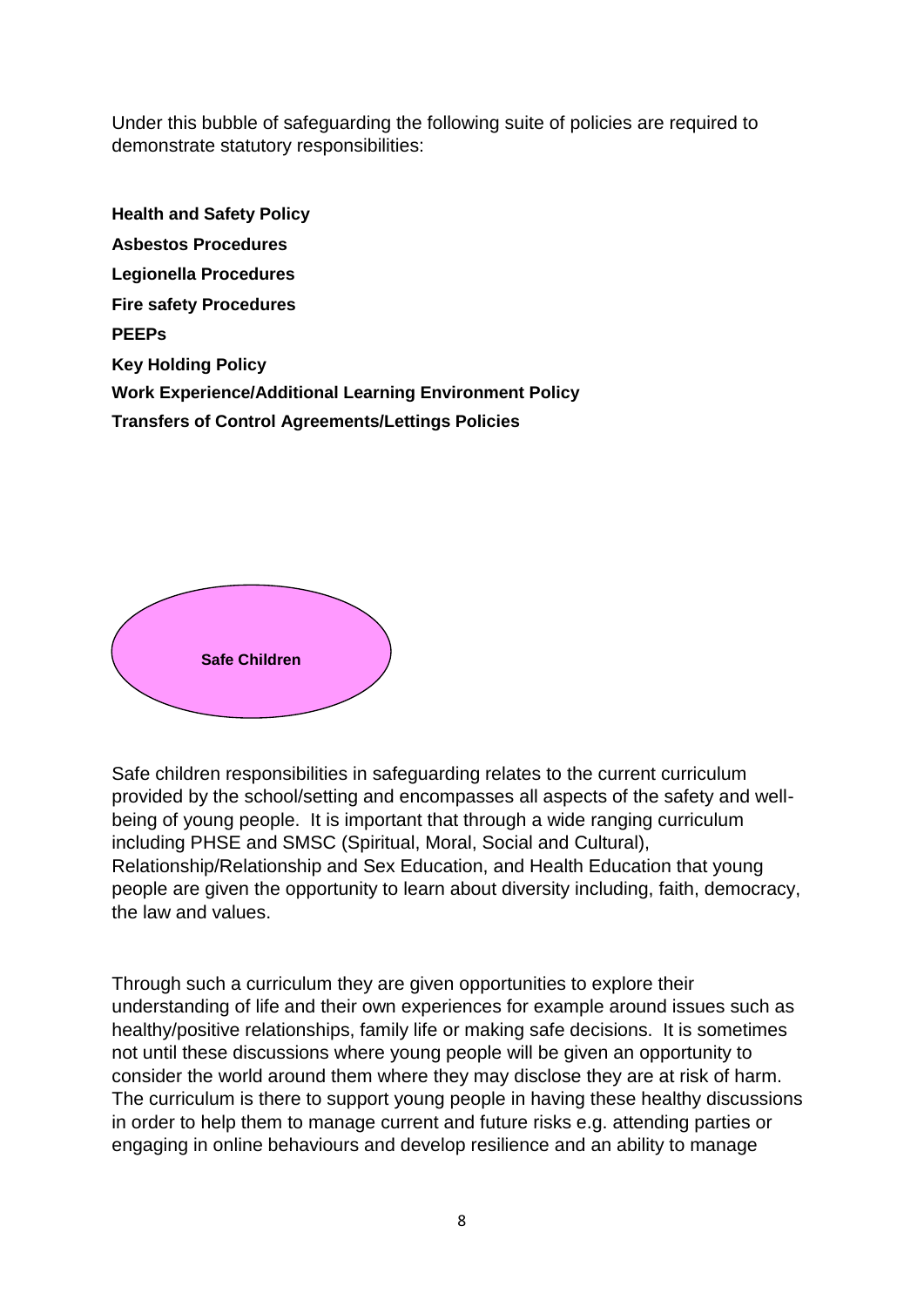difficult situations. The curriculum should cover all aspects of the safety and wellbeing of young people and in particular focus on giving them a 'voice'.

All staff are responsible for ensuring the safety and well-being of all young people and in particular to give young people opportunities to have their voice heard and feel safe.

Governors are responsible to quality assure the content of the PSHE, SMSC, Relationship/Relationship and Sex Education and Health Education curriculum to ensure that it meets the needs of all young people. Governors need to champion the voice of the child by ensuring Headteachers and Senior Leaders are held to account for improving outcomes for young people through a diverse curriculum.

Under this bubble of safeguarding the following suite of policies and documents are required to demonstrate statutory responsibilities:

**Home School Agreement Policy (Optional) Appropriate Usage Policy Online Safety Policy Remote Learning Policy Individual Risk Assessments Intimate Care Policy Relationship/Relationship and Sex Education Policy SMSC/Positive Relationship/Curriculum Policy (inclusive of Fundamental British Values) Procedures that offer opportunity to hear the voice of the child**

This Safeguarding Policy must be read in conjunction with the following documents:

## **References**

Keeping Children Safe in Education 2021

Children Act 1989/2004